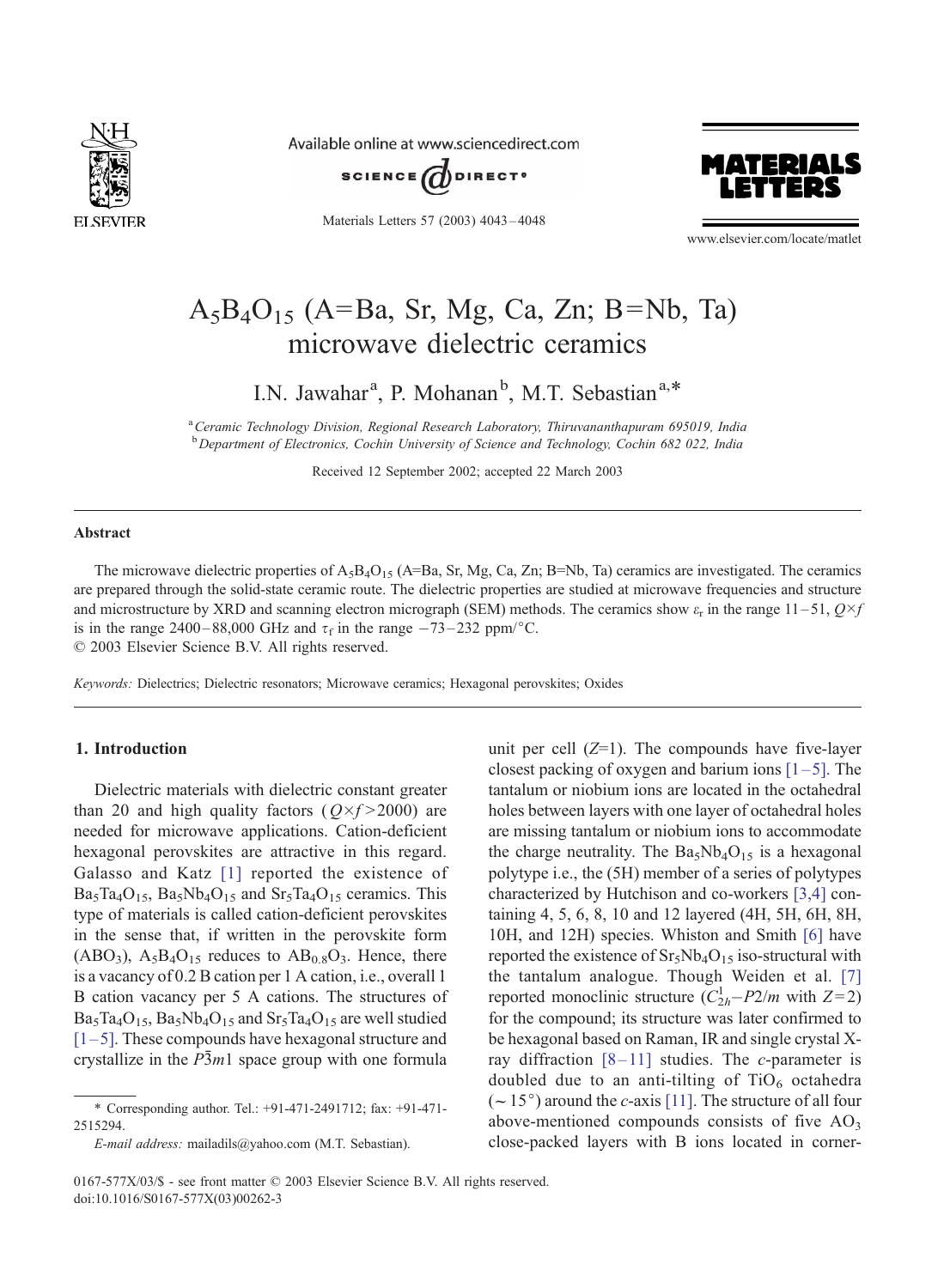sharing octahedral holes between the layers. No B atom lies between the third and the fourth layer.

Brook et al. [\[12\]](#page-5-0) synthesised single crystal fibres of  $Mg_5Nb_4O_{15}$ . Kasper [\[13\]](#page-5-0) reported tri-pseudo-brookite super structure for  $Mg_5Nb_4O_{15}$  and  $Mg_5Ta_4O_{15}$  with three-fold unit cell. They reported that the compound  $Mg_5Nb_4O_{15}$  is stable above 1400 °C and  $Mg_5Ta_4O_{15}$ above 1475 °C. Abbatista et al. [\[14\]](#page-5-0) reported the existence of  $Mg_5Nb_4O_{15}$  in the  $MgO-Nb_2O_5$  system and is stable between  $1200$  °C and its incongruent melting point at 1580  $^{\circ}$ C. Pagola et al. [\[15\]](#page-5-0) studied the structure of both compounds with the help of neutron diffraction and found that the compounds are isostructural with pseudo-brookite  $Fe<sub>2</sub>TiO<sub>5</sub>$ , and the presence of any superstructure could not be noticed. The compounds crystallize with the orthorhombic structure within the space group  $D_{2h}^{17}$ -Cmcm with Z=4. The structure consists of double chains of  $(Mg, B)O<sub>6</sub>$  units, sharing edges of the bc plane, interconnected through common oxygen along the  $a$ -axis to give a threedimensional array [\[15\].](#page-5-0) The microwave dielectric properties of one of the compounds  $(Ba_5Nb_4O_{15})$  in the  $A_5B_4O_{15}$  are reported earlier [\[16,17\].](#page-5-0) In the present report, we make a detailed study of the preparation, characterization and microwave dielectric properties of title compounds  $A_5B_4O_{15}$  (A=Ba, Sr, Mg, Ca, Zn; B=Nb, Ta).

#### 2. Preparation and characterization

The ceramics were prepared through the conventional solid-state ceramic route. The high purity carbonates or oxides i.e.,  $BaCO<sub>3</sub>$  (99.5% Aldrich Chemicals), SrCO<sub>3</sub> (99.9% Aldrich), CaCO<sub>3</sub> (>99.5%) Aldrich Chemicals), MgO (99+%, CDH India), ZnO (99.99%, Aldrich Chemicals),  $Nb<sub>2</sub>O<sub>5</sub>(99.9%, NFC,$ Hyderabad, India) and  $Ta_2O_5$  (99.9%, NFC) were used. The MgO is calcined at  $1000\degree C$  for 3 h to remove hydroxides or carbonates [\[26\].](#page-5-0)  $Mg_5Nb_4O_{15}$ and  $Mg_5Ta_4O_{15}$  were prepared using both calcined MgO and un-calcined MgO. The oxide or carbonate powders were weighed as per the molar ratios to get a gross amount of about 20 g, mixed thoroughly in agate mortar using distilled water or acetone as the wetting medium for a duration of 1 h, dried and again mixed for 1 h. The reaction mixtures of the niobates were calcined at  $1050 - 1275$  °C and tantalates at  $1200 - 1400$  °C for a duration ranging from 4 to 8 h. The calcined mixture is ground well for 1 h, 3 wt.% PVA is added, dried and again ground. The fine powder is uni-axially pressed at a pressure of 150 MPa using a tungsten carbide die of 11-mm diameter. The dimensions of the ceramic compacts are controlled such that the sintered body has aspect ratio  $(D/L)$  of 1 to 1.3 or 2 to 2.3 to obtain maximum mode separation during measurements. Stearic acid dissolved in isopropyl alcohol is used as lubricant while pressing. This can reduce the friction between powder and die wall. The samples are heated at the rate  $270 \degree C/h$  up to 800  $\degree C$  for burning out PVA and then fast heating rate of 600  $\degree$ C/h is applied up to the sintering temperature. The pellets were sintered in the temperature range 1175– 1625  $\degree$ C for 2 to 4 h.

The sintering temperatures are optimised to get maximum density for constant duration. The sintered densities of the samples were measured using Archimedes method. The pellets were polished well and shaped to avoid any surface irregularities.

The X-ray diffraction spectra of the sintered samples were recorded after grinding them into fine powder. The spectra were recorded using a Philips X-ray diffractometer with Cu  $K_{\alpha}$  radiation with Ni filter. The surface of the sintered specimens were analysed through scanning electron micrograph (SEM) using a JEOL Scanning Electron Microscope. For the SEM studies, the finely polished samples were thermally etched at  $25-50$  °C less than their respective sintering temperature for 30 min. The surface is gold coated before recording SEM.

The microwave dielectric properties of the compounds are measured using an HP 8510 C Network Analyser. The dielectric constant and temperature coefficient of resonant frequency are measured using the Hakki–Coleman method [\[18\].](#page-5-0) The quality factor is measured using a transmission mode cavity [\[19\].](#page-5-0)

# 3. Results and discussion

### 3.1. Density and X-ray diffraction

[Table 1](#page-2-0) gives the calcination temperature, sintering temperature, density and percentage density of all the ceramics. The ceramics could be sintered into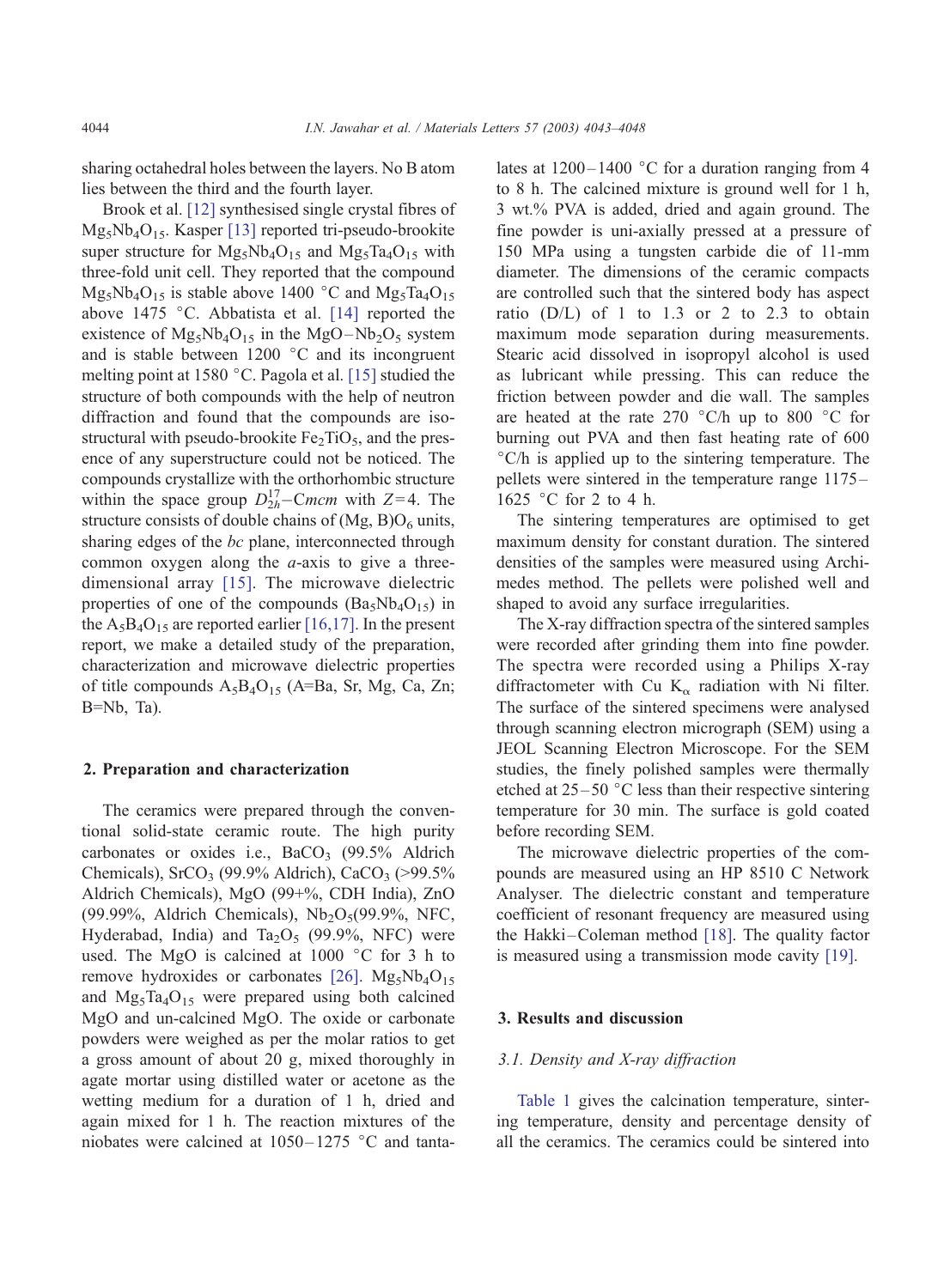<span id="page-2-0"></span>Table 1 The list of calcination temperatures, sintering temperatures, densities and percentage densities of the  $A_5B_4O_{15}$  ceramics

| Material             | Calcination        | Sintering          | Density | $\frac{0}{0}$ |
|----------------------|--------------------|--------------------|---------|---------------|
|                      | temp $(^{\circ}C)$ | temp $(^{\circ}C)$ | (g/cm)  | Density       |
| $Mg_5Ta_4O_{15}$     | 1400               | 1550               | 6.47    |               |
| $Mg_5Ta_4O_{15}^a$   | 1400               | 1560               | 5.56    | 91            |
| $Sr5Ta4O15$          | 1400               | 1610               | 7.00    | 96            |
| $Ba5Ta4O15$          | 1325               | 1550               | 7.63    | 95            |
| $Mg_5Nb_4O_{15}$     | 1300               | 1475               | 4.20    | -             |
| $Mg_5Nb_4O_{15}^a$   | 1300               | 1450               | 3.90    | 94            |
| $Ba_5Nb_4O_{15}$     | 1250               | 1380               | 6.07    | 96            |
| $Ba4SrNb4O15$        | 1250               | 1400               | 5.64    | 92            |
| $Ba3Sr2Nb4O15$       | 1250               | 1400               | 5.44    | 93            |
| $Ba_2Sr_3Nb_4O_{15}$ | 1250               | 1400               | 5.41    | 95            |
| $BaSr4Nb4O15$        | 1250               | 1400               | 5.46    | 95            |
| $Sr5Nb4O15$          | 1250               | 1400               | 5.20    | 93            |
| $5ZnO-2Nb_2O_5$      | 1050               | 1220               | 5.61    |               |
| $5CaO-2Ta_2O_5$      | 1400               | 1550               | 6.25    |               |
| $5CaO-2Nb2O5$        | 1300               | 1500               | 4.20    |               |

–, % Density could not be evaluated due to multiphase.<br><sup>a</sup> Prepared from MgO powder heat treated at 1000  $^{\circ}$ C for 3 h.

dense bodies. Most of the compounds have sintered densities more than 93% of their theoretical densities. The pure  $Mg_5Nb_4O_{15}$  and  $Mg_5Ta_4O_{15}$  phase are obtained by calcining at 1300  $\degree$ C for 8 h and at 1400  $\degree$ C for 8 h, respectively, using calcined MgO. The  $Ba_5Ta_4O_{15}$ ,  $Ba_5Nb_4O_{15}$ ,  $Sr_5Nb_4O_{15}$  and  $Sr_5Ta_4O_{15}$ are hexagonal structured in agreement with the earlier reports. When uncalcined MgO was used, the sintered product contained  $MgNb<sub>2</sub>O<sub>6</sub>$  and  $MgTa<sub>2</sub>O<sub>6</sub>$  as the secondary phases. Single phase  $Mg_5Ta_4O_{15}$  could not densify more than 91% without additives.  $CeO<sub>2</sub>$ ,  $Nd<sub>2</sub>O<sub>3</sub>$ ,  $Sm<sub>2</sub>O<sub>3</sub>$ ,  $MnO<sub>2</sub>$  and  $Bi<sub>2</sub>O<sub>3</sub>$  (1 wt.%) are tried as sintering aids to  $Mg_5Nb_4O_{15}$  and  $Mg_5Ta_4O_{15}$ , both prepared from MgO heat treated to  $1000 \degree C$  for 3 h. Table 2 shows the densities of the compounds with 1 wt.% of the sintering aids. The addition of sintering aids did not increase the sintered density in the case of  $Mg_5Nb_4O_{15}$ . However, 1 wt.%  $Bi_2O_3$  added as sintering aid has improved the density to 96% in the case of  $Mg_5Ta_4O_{15}$ .

All the ceramics gave single phase except the compounds of calcium and zinc. Attempts to prepare  $Zn_5Nb_4O_{15}$  were not successful, but resulted in multiphase. The multiphase ceramics were a mixture of  $\text{ZnNb}_2\text{O}_6$  and  $\text{Zn}_3\text{Nb}_2\text{O}_8$ . The calcium-based ceramics  $Ca<sub>5</sub>Nb<sub>4</sub>O<sub>15</sub>$  and  $Ca<sub>5</sub>Ta<sub>4</sub>O<sub>15</sub>$  also did not form. The

Table 2 The densities,  $\varepsilon_r$  and  $Q \times f$  with 1 wt.% of dopant to Mg<sub>5</sub>Nb<sub>4</sub>O<sub>15</sub> and  $M\sigma_{5}Ta_{4}O_{15}$ 

| Ceramics           | Dopant                         | % Density | $\varepsilon_{r}$ | $Q \times f$ (GHz) |  |  |
|--------------------|--------------------------------|-----------|-------------------|--------------------|--|--|
| $Mg_5Nb_4O_{15}^a$ | Pure                           | 94        | 11.0              | 37,400             |  |  |
|                    | CeO <sub>2</sub>               | 93        | 11.8              | 24,700             |  |  |
|                    | Nd <sub>2</sub> O <sub>3</sub> | 92        | 11.6              | 27,000             |  |  |
|                    | $Sm_2O_3$                      | 92        | 11.6              | 21,600             |  |  |
|                    | MnO <sub>2</sub>               | 91        | 11.4              | 25,700             |  |  |
|                    | Bi <sub>2</sub> O <sub>3</sub> | 92        | 11.5              | 14,000             |  |  |
| $Mg_5Ta_4O_{15}^a$ | Pure                           | 91        | 11.0              | 18,100             |  |  |
|                    | CeO <sub>2</sub>               | 90        | 11.2              | 18,600             |  |  |
|                    | Nd <sub>2</sub> O <sub>3</sub> | 92        | 14.0              | 14,000             |  |  |
|                    | $Sm_2O_3$                      | 89        | 12.0              | 14,500             |  |  |
|                    | MnO <sub>2</sub>               | 93        | 14.7              | 6500               |  |  |
|                    | Bi <sub>2</sub> O <sub>3</sub> | 96        | 15.2              | 10,100             |  |  |

 $a$  MgO is heat treated at 1000  $\degree$ C for 3 h.

different phases present in the resultant ceramics could not be identified. Fig. 1 shows the XRD patterns of  $Mg_5Nb_4O_{15}$ ,  $Mg_5Ta_4O_{15}$ ,  $5CaO-2Nb_2O_5$ ,  $5CaO 2Ta_2O_5$  and  $5ZnO-2Nb_2O_5$  (ZnNb<sub>2</sub>O<sub>6</sub>+Zn<sub>3</sub>Nb<sub>2</sub>O<sub>8</sub>). [Fig. 2](#page-3-0) shows the XRD patterns of  $Ba<sub>5</sub>Ta<sub>4</sub>O<sub>15</sub>$ ,  $Sr<sub>5</sub>Nb<sub>4</sub>O<sub>15</sub>$ , Ba<sub>5</sub>Nb<sub>4</sub>O<sub>15</sub> and Sr<sub>5</sub>Ta<sub>4</sub>O<sub>15</sub>.

[Fig. 3](#page-3-0) shows the SEM pictures of  $Mg_5Nb_4O_{15}$ ,  $Mg_5Ta_4O_{15}$  and  $5CaO-2Nb_2O_5$ . The presence of



Fig. 1. The XRD patterns of (a)  $Mg_5Nb_4O_{15}$ , (b)  $Mg_5Ta_4O_{15}$ , (c)  $5CaO - 2Nb<sub>2</sub>O<sub>5</sub>$ , (d)  $5CaO - 2Ta<sub>2</sub>O<sub>5</sub>$  and (e)  $5ZnO - 2Nb<sub>2</sub>O<sub>5</sub>$ .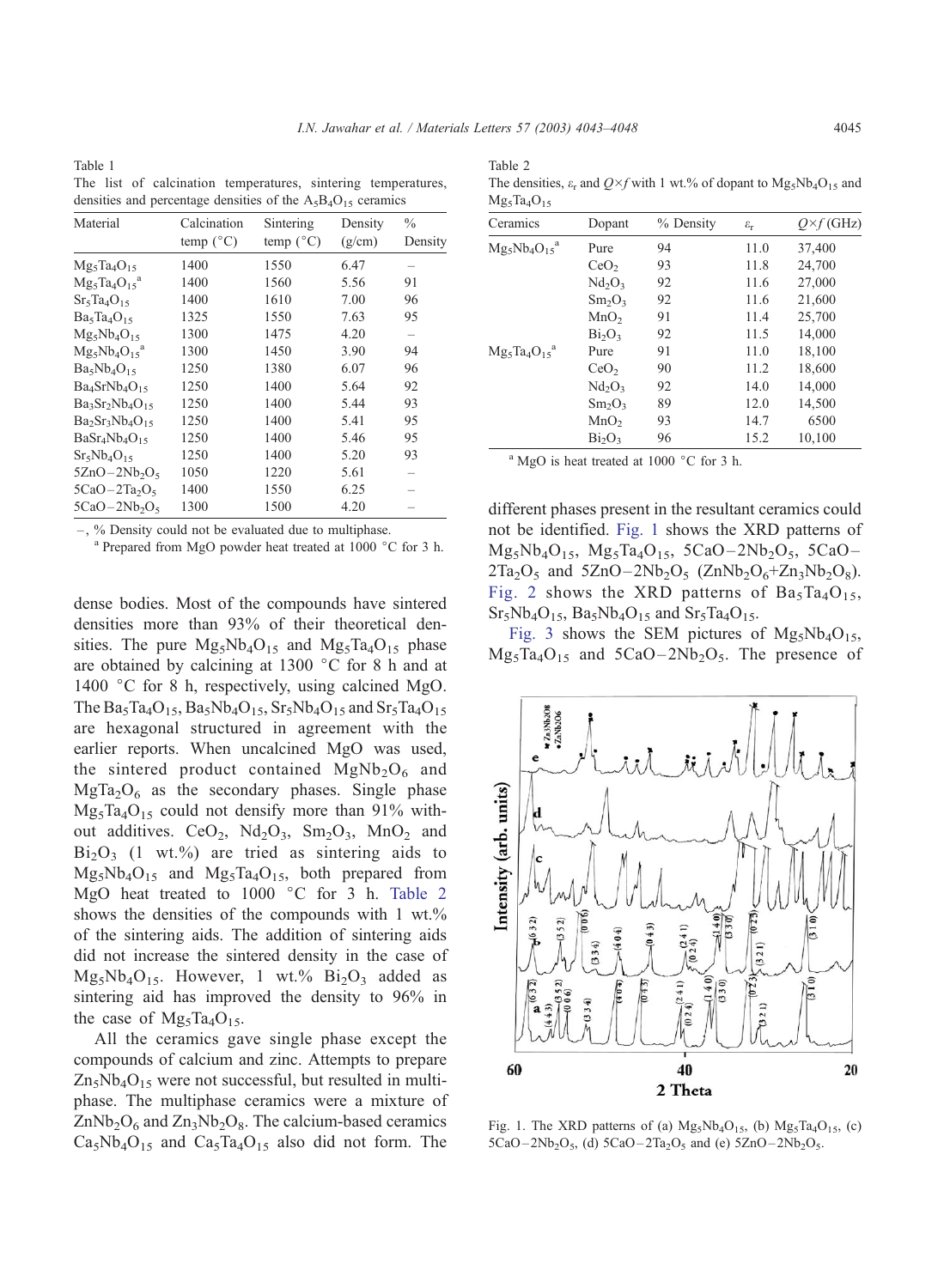<span id="page-3-0"></span>

Fig. 2. XRD patterns of (a)  $Ba<sub>5</sub>Ta<sub>4</sub>O<sub>15</sub>$ , (b)  $Sr<sub>5</sub>Nb<sub>4</sub>O<sub>15</sub>$ , (c)  $Ba<sub>5</sub>Nb<sub>4</sub>O<sub>15</sub>$  and (d)  $Sr<sub>5</sub>Ta<sub>4</sub>O<sub>15</sub>$ .

porosity of  $Mg_5Nb_4O_{15}$  and  $Mg_5Ta_4O_{15}$  is evident from the SEM. The grains are relatively large in size of about 20  $\mu$ m. [Fig. 4](#page-4-0) shows the SEM picture of  $5ZnO-2Nb<sub>2</sub>O<sub>5</sub>$  (ZnNb<sub>2</sub>O<sub>6</sub>+Zn<sub>3</sub>Nb<sub>2</sub>O<sub>8</sub>). The grains are very large up to 40  $\mu$ m in size. The 5ZnO –  $2Nb<sub>2</sub>O<sub>5</sub>$  ceramics is dense. A possible liquid phase sintering might have taken place, which is the cause for bigger grains and lower porosity. The presence of two types of grains is evident in [Fig. 4.](#page-4-0)

#### 3.2. Microwave dielectric properties

The ceramics showed good resonance at microwave frequencies. The microwave dielectric properties of the ceramics were summarised in [Table 3.](#page-4-0) The ceramics have  $\varepsilon_r$  in the range 11–51,  $Q \times f$  in the range 2400–88,000 GHz and  $\tau_f$  in the range  $-73$ – +232 ppm/°C. The Ba<sub>5</sub>Ta<sub>4</sub>O<sub>15</sub> has a lower  $\varepsilon_r = 28$ than that of analogous Ba<sub>5</sub>Nb<sub>4</sub>O<sub>15</sub>, which has  $\varepsilon_r = 39$ . However, this is in contrary to the expectation that the tantalum analogue should have higher dielectric constant than the niobium compound due to the larger ionic polarisability [\[20,21\]](#page-5-0) of tantalum compared to niobium which provided both the ceramics crystallise in the same symmetry group. Spectroscopic studies by Massa et al. [\[22,23\]](#page-5-0) shows that the lattice of  $Ba<sub>5</sub>Ta<sub>4</sub>O<sub>15</sub>$  is stable whereas that of  $Ba<sub>5</sub>Nb<sub>4</sub>O<sub>15</sub>$  is going to collapse to a lower symmetry state and hence there may be increased lattice anharmonicity in the compound. This may be reason for



Mg5Nb4O15



Mg5Ta4O15



5CaO-2Nb2O5

Fig. 3. The SEM pictures of  $Mg_5Nb_4O_{15}$ ,  $Mg_5Ta_4O_{15}$  and  $5CaO 2Nb<sub>2</sub>O<sub>5</sub>$ .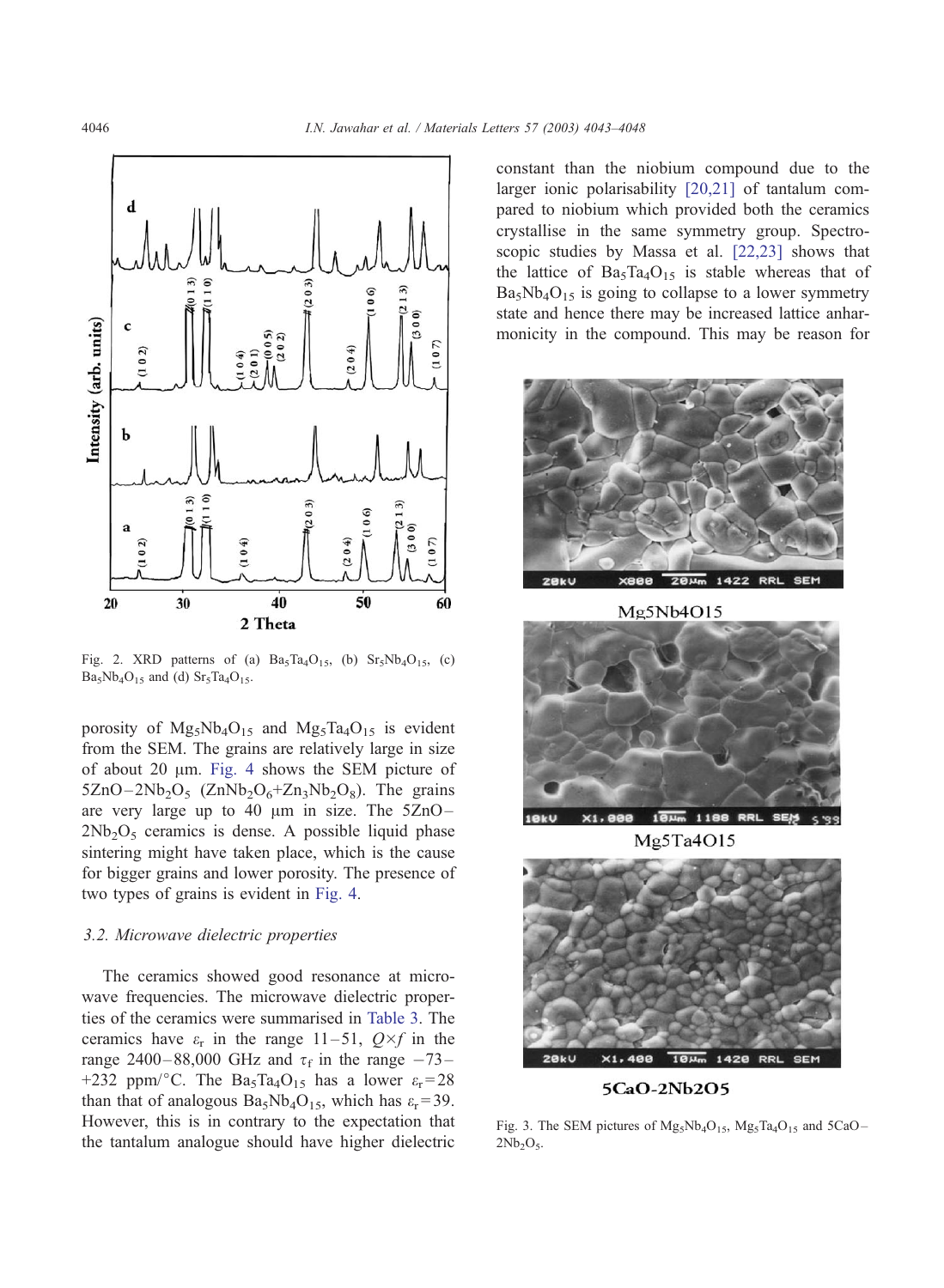<span id="page-4-0"></span>

## 5ZnO-2Nb2O5

Fig. 4. The SEM picture of  $5ZnO-2Nb<sub>2</sub>O<sub>5</sub>$  (ZnNb<sub>2</sub>O<sub>6</sub>+Zn<sub>3</sub>Nb<sub>2</sub>O<sub>8</sub>).

the higher dielectric constant of  $Ba<sub>5</sub>Nb<sub>4</sub>O<sub>15</sub>$ . It is interesting to note that the  $\tau_f$  of the Ba<sub>5</sub>Ta<sub>4</sub>O<sub>15</sub> (+12) ppm/ $\rm ^{\circ}C)$  is considerably lower than that of Ba<sub>5</sub>Nb<sub>4</sub>O<sub>15</sub> (+78 ppm/ $\degree$ C). Orthorhombic structured Mg<sub>5</sub>Nb<sub>4</sub>O<sub>15</sub> and  $Mg_5Ta_4O_{15}$  showed a comparatively lower dielectric constant of 11 than the hexagonal phases that we have discussed and having the general formula  $A_5B_4O_{15}$ . The lower dielectric constant may be due to the lower ionic polarisability of Mg ions and their different structures. The phase pure  $Mg_5Nb_4O_{15}$ and Mg<sub>5</sub>Ta<sub>4</sub>O<sub>15</sub> ceramics have  $Q \times f$  up to 37,400 GHz and  $\tau_f$  of  $-54$  ppm/°C each. In the case where uncalcined MgO is used, the Mg deficiency in the above ceramics leads to  $MgNb<sub>2</sub>O<sub>6</sub>$  and  $MgTa<sub>2</sub>O<sub>6</sub>$  as the secondary phases. Presence of  $MgTa_2O_6$  whose  $\varepsilon_r = 30.3$ ,  $Q \times f = 59,600$  GHz and  $\tau_f = +30$  ppm/°C [\[24\]](#page-5-0) increases dielectric constant of  $Mg_5Ta_4O_{15}$  (prepared using uncalcined MgO) into 17 where as its  $\tau_f$ decreases to  $-15$  ppm/ $\degree$ C. In a similar way, deficiency of Mg in  $Mg_5Nb_4O_{15}$  (non-stoichiometry) leads to the formation of  $MgNb<sub>2</sub>O<sub>6</sub>$  as the secondary phase which has  $\varepsilon_r = 21.4$ ,  $Q \times f = 93,800$  GHz and  $\tau_f$ = -70 ppm/°C [\[24\].](#page-5-0) The presence of the MgNb<sub>2</sub>O<sub>6</sub> secondary phase increases the dielectric constant for 11 to 14 and  $\tau_f$  from -54 to -58 ppm/°C, but decreases the quality factor than the pure compound. The phase pure  $Mg_5Ta_4O_{15}$  could not densify more than 91%. Hence, we have added 1 wt.%  $Nd<sub>2</sub>O<sub>3</sub>$ ,  $Sm_2O_3$ ,  $Bi_2O_3$ ,  $CeO_2$ , and  $MnO_2$  into powders of  $Mg_5Nb_4O_{15}$  and  $Mg_5Ta_4O_{15}$  and then studied the densification and microwave dielectric properties. The results are summarised in [Table 2.](#page-2-0) In the case of  $Mg_5Nb_4O_{15}$ , the addition of  $Nd_2O_3$ ,  $Sm_2O_3$ ,  $Bi_2O_3$ ,  $CeO<sub>2</sub>$ , and Mn $O<sub>2</sub>$  all decreased the density but slightly increased the dielectric constant whereas the  $Q \times f$ deteriorated. In the case of  $Mg_5Ta_4O_{15}$ , 1 wt.% of  $Nd<sub>2</sub>O<sub>3</sub>$ ,  $Bi<sub>2</sub>O<sub>3</sub>$  and  $MnO<sub>2</sub>$  increased the density but  $CeO<sub>2</sub>$  and  $Sm<sub>2</sub>O<sub>3</sub>$  decreased the density. The presence of additives increased the dielectric constant. Addition of 1 wt.% CeO<sub>2</sub> has increased the  $Q \times f$  of 18,600 GHz, but other additives decreased the quality factor. Though the addition of 1 wt.% of  $Bi<sub>2</sub>O<sub>3</sub>$  has increased the density and dielectric constant, it reduced the Q factor.

The  $5ZnO-2Nb<sub>2</sub>O<sub>5</sub>$  composition does not give single-phase compounds analogous to  $A_5B_4O_{15}$  $(Zn_5Nb_4O_{15})$ . Instead they give a mixture of  $ZnNb_2O_6$ and  $Zn_3Nb_2O_8$ . The  $ZnNb_2O_6$  is reported to have  $\varepsilon_{\rm r} = 25$ ,  $Q \times f = 83,700$  GHz and  $\tau_{\rm f} = -56$  ppm/°C [\[24\].](#page-5-0) The  $Zn_3Nb_2O_8$  has  $\varepsilon_r$  about 22,  $Q \times f = 83,300$ GHz and  $\tau_f = -71$  ppm/°C [\[25\].](#page-5-0) The 5ZnO-2Nb<sub>2</sub>O<sub>5</sub> showed  $\varepsilon_{\rm r}$  = 21,  $Q \times f$  = 88,000 GHz and  $\tau_{\rm f}$  = -73 ppm/ °C. Similarly, single phases analogous to  $A_5B_4O_{15}$ (i.e.,  $Ca_5Nb_4O_{15}$ ) could not be obtained for  $5CaO 2Nb<sub>2</sub>O<sub>5</sub>$  and  $5CaO - 2Ta<sub>2</sub>O<sub>5</sub>$ . However, the ceramics show good microwave dielectric properties and are given in Table 3. The  $5CaO-2Nb<sub>2</sub>O<sub>5</sub>$  has  $\varepsilon_r = 32$ ,  $Q \times f = 6500$  GHz and  $\tau_f = -37$  ppm/°C, whereas  $5CaO - 2Ta_2O_5$  has  $\varepsilon_r = 41$ ,  $Q \times f = 5900$  GHz and  $\tau_f = +140$  ppm/°C.

Table 3

The list of dielectric constants, quality factors, frequencies, and temperature coefficient of resonant frequencies of  $A_5B_4O_{15}$ ceramics

| Material             | $\varepsilon_{\rm r}$ | f     | $Q\times f$ | $\tau_f$ | Structure    |  |  |  |
|----------------------|-----------------------|-------|-------------|----------|--------------|--|--|--|
|                      |                       | (GHz) | (GHz)       | (ppm/°C) |              |  |  |  |
| $Mg_5Ta_4O_{15}$     | 17                    | 7.19  | 14,400      | $-15$    | Orthorhombic |  |  |  |
| $Mg_5Ta_4O_{15}^*$   | 11                    | 9.06  | 18,100      | $-54$    | Orthorhombic |  |  |  |
| $Mg_5Nb_4O_{15}$     | 14                    | 7.28  | 14,600      | $-58$    | Orthorhombic |  |  |  |
| $Mg_5Nb_4O_{15}^*$   | 11                    | 8.30  | 37,400      | $-54$    | Orthorhombic |  |  |  |
| $Sr5Ta4O15$          | 41                    | 5.99  | 2400        | $-***$   | Hexagonal    |  |  |  |
| $Ba5Ta4O15$          | 28                    | 5.55  | 31,600      | 12       | Hexagonal    |  |  |  |
| $Ba5Nb4O15$          | 39                    | 4.73  | 23,700      | 78       | Hexagonal    |  |  |  |
| $Ba_4SrNb_4O_{15}$   | 48                    | 4.70  | 14,600      | 140      | Hexagonal    |  |  |  |
| $Ba_3Sr_2Nb_4O_1s$   | 50                    | 4.71  | 16,500      | 232      | Hexagonal    |  |  |  |
| $Ba_2Sr_3Nb_4O_{15}$ | 51                    | 4.61  | 21,200      | 117      | Hexagonal    |  |  |  |
| $BaSr4Nb4O15$        | 45                    | 4.57  | 23,300      | 82       | Hexagonal    |  |  |  |
| $Sr5Nb4O15$          | 40                    | 4.84  | 19.400      | 55       | Hexagonal    |  |  |  |
| $5ZnO-2Nb2O5$        | 21                    | 6.98  | 88,000      | $-73$    | Multiphase   |  |  |  |
| $5CaO-2Ta_2O_5$      | 41                    | 5.90  | 5900        | 140      | Multiphase   |  |  |  |
| $5CaO-2Nb2O5$        | 32                    | 6.48  | 6500        | $-37$    | Multiphase   |  |  |  |